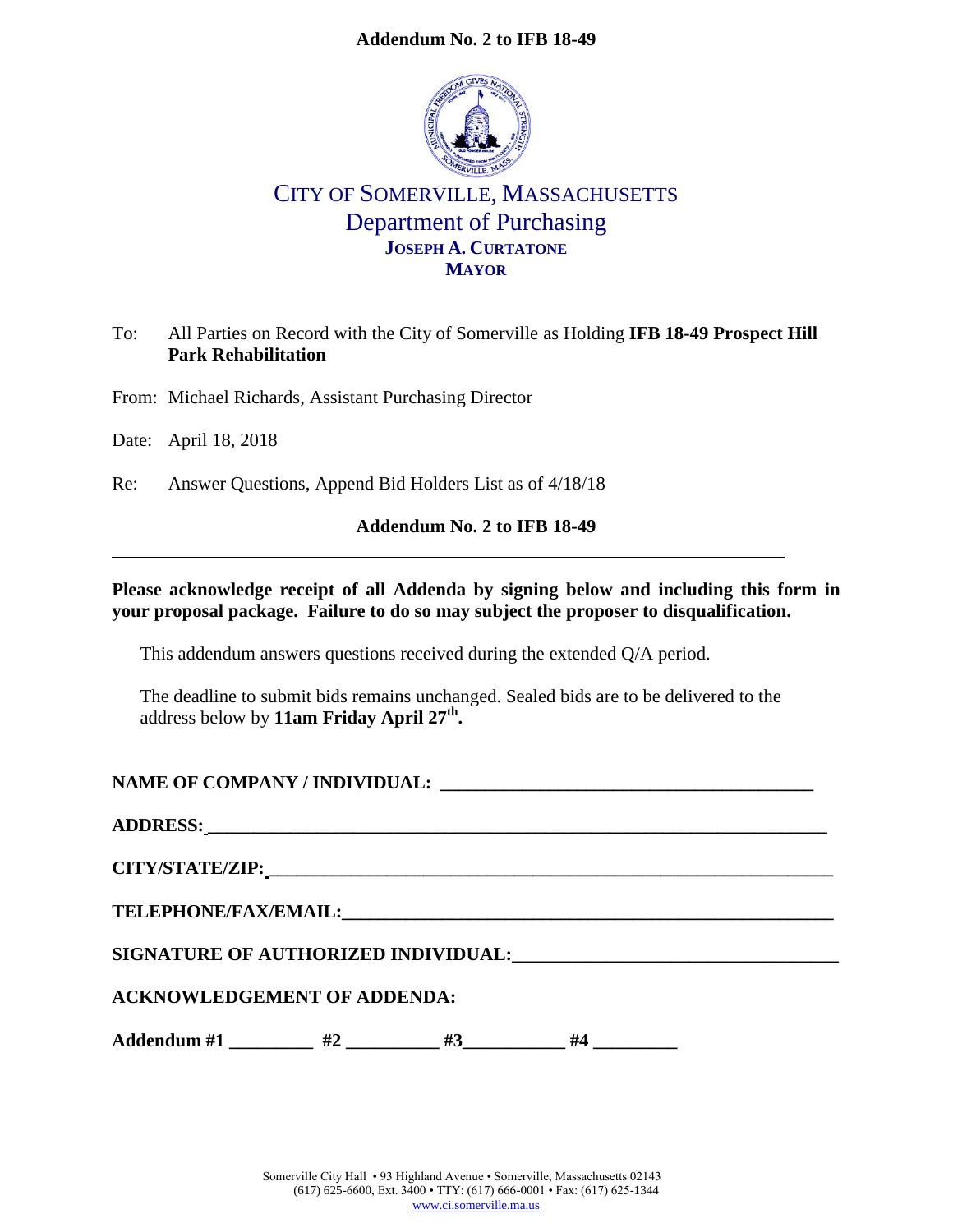#### **Addendum No. 2 to IFB 18-49**

Q. 1.) On drawing E1 there are a couple of references made to drawing E3 but the plan set contains no drawing E3. Will drawing E3 be issued prior to the bid?

A. There is no Sheet E3. All details and notes for Electrical work have been included on Sheets E1: Site Lighting Plan, and E2: Electrical Details, Notes & Schedules, as well as in Specifications Section 26 00 00 – ELECTRICAL, and Section 26 06 00 – SCHEDULE FOR SITE LIGHTING. Any references to information included on Sheet E3 are covered on Sheet E3, or elsewhere in the Bid Document.

Q. The Luminaire Schedule on drawing E2 lists a quantity of one "SF" light fixture. We do not find the location of the SF light fixture on the E1 Site Plan. Please advise.

A. The "SF" fixture can be seen on Sheet E1, it is located on a pole with a "S3" fixture directly to the west of the "Stone Shed". This is a spot light fixture to illuminate the back of the shed.

Q. Keynote 6 on drawing E1 lists a PEDOC receptacle post but we cannot find the post on the site plan. Please advise of its location and the quantity to include in our bid.

A. Keynote 3 refers to the PEDOC receptacle post. Exact location to be determined in the field by the Owner, but the intent is to locate it to the north side of the Tower near the semi-circular space where weddings and events will be held.